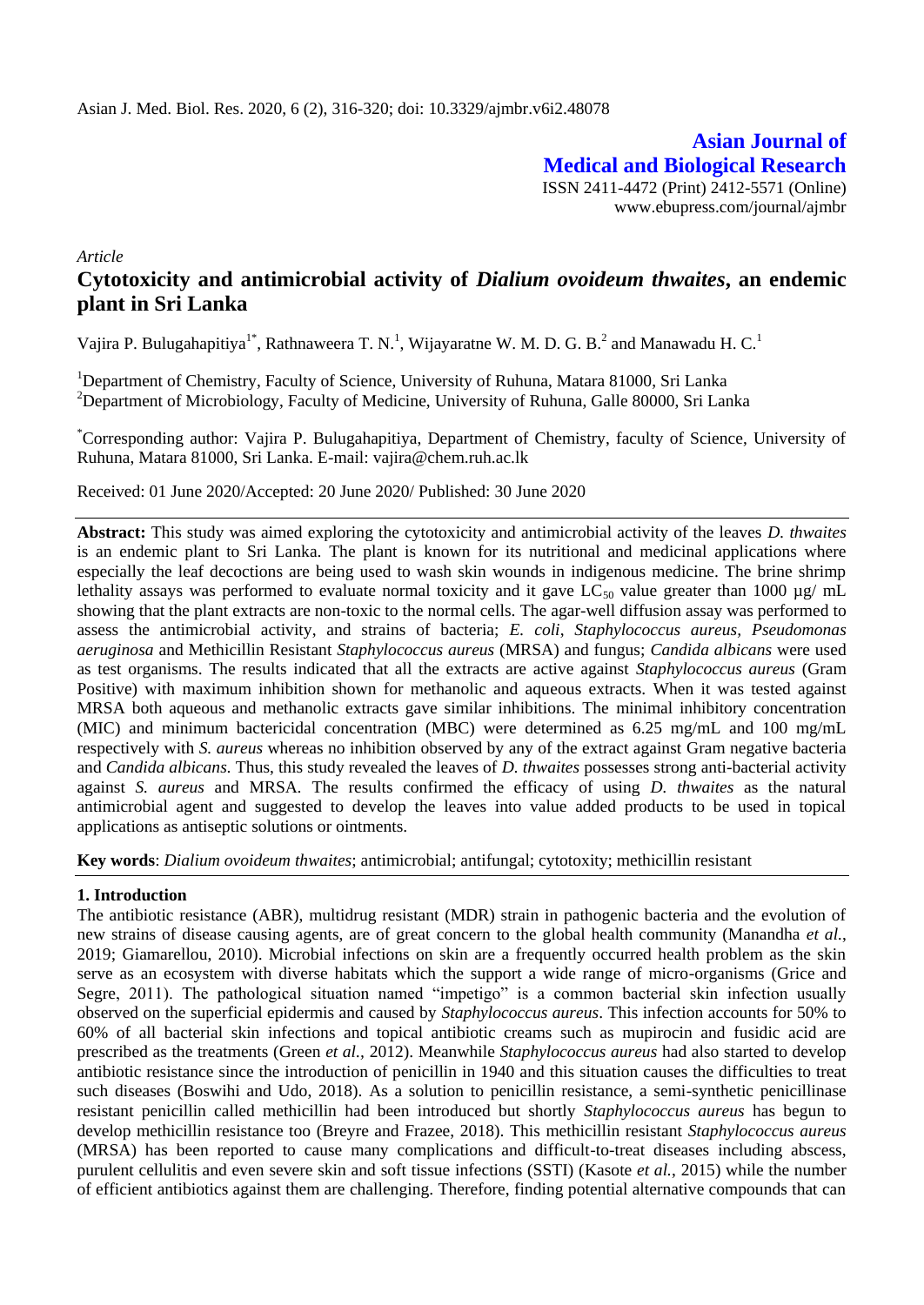be effective in complex situation of microbial infections, through medicinal plants with ethnomedical uses would be the most promising solution as medicinal plants are the sources for potential novel pharmacological active compounds.

The Sri Lankan Ayurvedic system of medicine has been a very long history and been used about 550 to 700 species out of over 3000 vascular plants and a quarter of which is endemic (Yasapalitha and Rupasinghe*,* 2016). *Dialium ovoideum thwaites* is such an endemic plant species to Sri Lanka found in the semi-dry zone of the country and is being extensively used in Ayurvedic medicine in the form of leaf decoctions to wash wounds and to treat skin infections (Ayurvedic medicinal plant of Sri Lanka, 2019). It is noteworthy that only a very limited number of scientific studies had been reported of this plant and, therefore in our previous study was carried out to reveal phytochemical, proximate and antioxidant properties of the plant (Bulugahapitiya *et al.,* 2019). Therefore, this an extended study aimed at determining normal toxicity of and assessing antimicrobial activity of the leaves extract of the plant.

# **2. Materials and Methods**

# **2.1. Plant material**

Leaves were collected from Wellawaya area, Monaragala district, Sri Lanka and were authenticated. Cleaned leaves were blotted and shade dried for 21 days. The dried leavers were ground to fine powder using a blender and were stored in sealed zip-lock bags at  $4^{\circ}$ C until usage.

# **2.2. Preparation of extracts**

The methanolic extract was prepared by macerating 160 g of dried powder in 600 mL of pure methanol for four days with frequent agitation. The macerated solution was the filtered and concentrated under vacuum. 10 g of crude was suspended in 150 mL of distilled water and was sequentially extracted with 50 mL of each; n-hexane, chloroform and ethyl acetate thrice (50×3) and combined fractions was concentrated under *vacuum*.

The aqueous extract was prepared by Soxhlet extraction method and was concentrated under high vacuum. All fractions were stored at  $4^{\circ}$ C until test was performed.

# **2.3. Determination of normal toxicity using Brine shrimp assay**

Brine shrimp (*Artemia salina*) lethality assay is commonly used to test the cytotoxic effect of bioactive chemicals such as bioactive natural compounds, toxin, pesticides etc. It is a preliminary toxicity screening used to test the normal toxicity of plant extracts as well (Sarah *et al.,* 2017; Kibiti and Afolayan, 2016). The test is based on the ability to kill a laboratory cultured larvae (nauplii) when exposing them to different concentration of plant extract in sea water within 24 hours time.

# **2.3.1. Hatching and preparation of brine shrimp**

Artificial sea water was prepared by dissolving 114.0 g of NaCl in 3 L (38 g/L) of water. A spatula full of brine shrimp cysts were added and was incubated for 24 hours at room temperature along with continuous aeration and intensity of 60W bulb. The empty cysts and unhatched eggs were separated and the nauplii were pumped out to a new batch of artificial sea water.

## **2.3.2. Brine shrimp assay**

A stock solution of 1000 ppm was prepared in artificial sea water with 0.2504 g of crude methanolic extract and 2 mL of DMSO. The dilution series was prepared with the concentrations (10 - 1000 ppm) while artificial sea water was used as the control. The test solution containing 2.50 mL of plant extract, 12 -15 nauplii in 10 mL sea water in test tubes were incubated for 24 hours at room temperature (triplicate). The solutions were quantitatively transferred on to petri dishes and the total and dead counts of nauplii were taken using a magnifying lens. The percentage mortality and the lethal concentration were determined.

% Mortality = 
$$
\frac{\text{No. of dead nauplii}}{\text{Total No. of nauplii}} \times 100\%
$$

# **2.4. Antimicrobial assay**

Antimicrobial assay for the plant extracts were performed using Agar well diffusion method in Mueller Hinton Agar (MHA) plates and minimum inhibitory concentration (MIC) and minimum bactericidal concentration (MBS) were determined according to the method described by Manandhar *et al.* (2019) with slight modifications.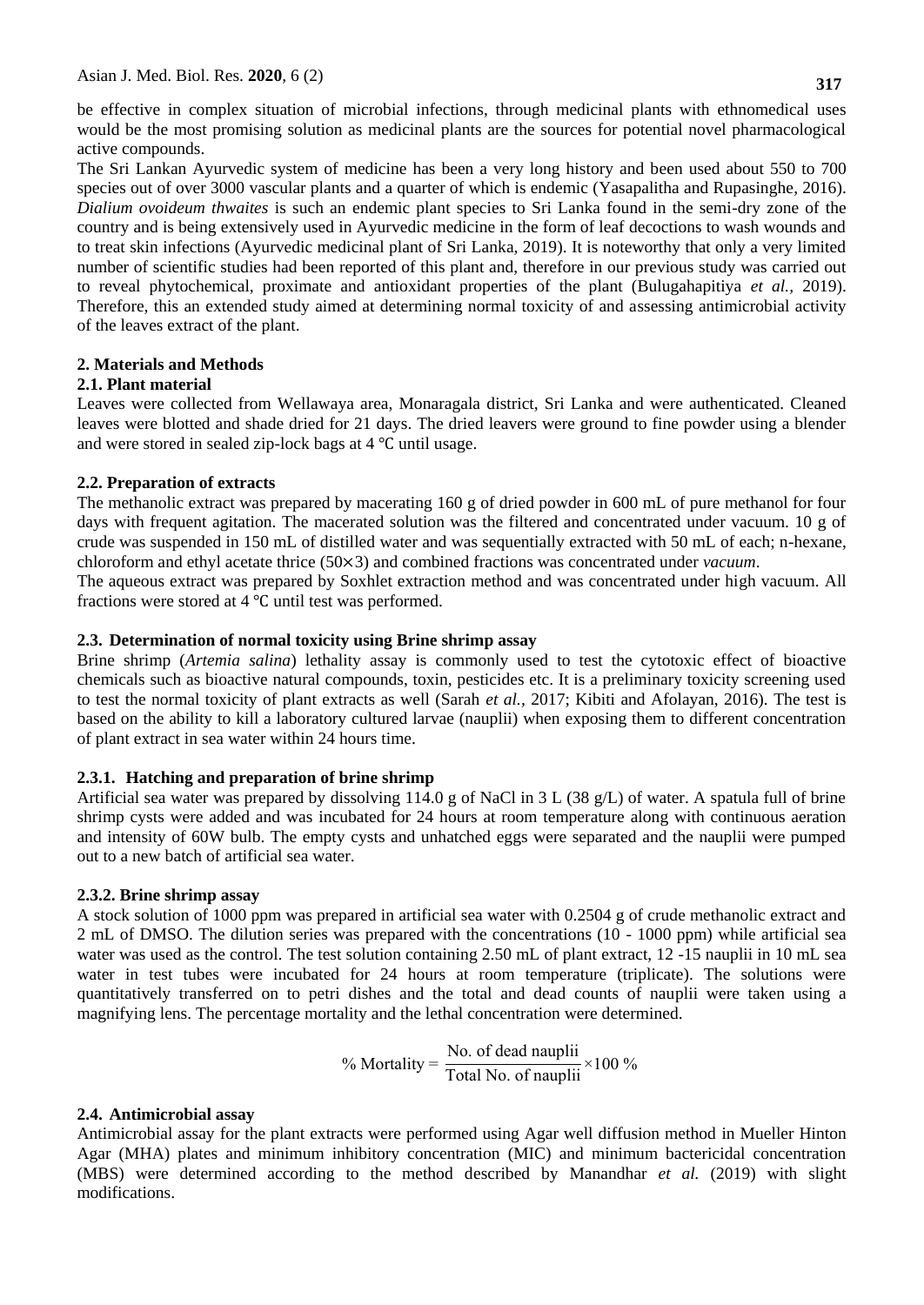#### **2.4.1. Microbial culture used**

*E.coli* (ATCC 25922), *Staphylococcus aureus* (ATCC 25923), *Pseudomonas aeruginosa* (ATCC 27853), *Candida albicans* (ATTC 10231) and a MRSA strain isolated from a clinical specimen were used as test microorganisms and cultures were obtained from Department of Microbiology, Faculty of Medicine, University of Ruhuna, Sri Lanka.

## **2.4.2. Antimicrobial assay with plant extracts**

The Muller Hinton's Agar was prepared according to laboratory standards and were autoclaved at 121  $\degree$ C for 15 minutes under 15 lb pressure. The sterilized nutrient broths were poured in to sterile petri dishes and were allowed to solidify in a refrigerator. The microbial suspensions were prepared in sterile saline and the concentrations were adjusted to 0.5 McFarland standard. Plant extracts of 200 mg/mL were prepared in 10% DMSO. Five wells of 6 mm were bored in the inoculated media with the help of sterile cork-borer. Each well was loaded with 50 µL plant extracts in DMSO, positive control; 5 mg/mL of vancomycin, ceftriaxone and ceftazidime in DMSO for bacteria and fluconazole for fungi, and 10 % DMSO as negative control respectively. All the inoculated plates were incubated at 35  $\degree$ C for 24 h and plates were observed for inhibition zone. The zone of inhibition (ZOI) were measured in mm at 18 h and 24 h.

#### **2.4.3. Determination of MIC and MBC of plant extract**

The broth microdilution method was used to determine the MIC. Twofold serial dilutions of aqueous and methanolic extracts (100 µL) were prepared directly in a well containing Mueller Hinton broth to obtain various concentrations. *S. aureus* suspension was prepared in MH broth and the concentration was adjusted to 0.5 McFarland standard. The amount of 100  $\mu$ L of this bacterial suspension was added in to each well and Vancomycin was used as the positive control whereas 10% DMSO, bacterial suspension and MH broth as negative controls. The plate was covered with a sterile sealer and incubated for 24 h at 35°C. The MIC was considered as the lowest concentration of the extract that inhibits the bacterial growth in term of turbidity. In order to determine the minimum bactericidal concentration (MBC), all the serial dilutions of methanolic crude and aqueous fraction resulted from the MIC experiment was sub-cultured on blood agar and minimum concentration of the pant extract which required to kill all the bacterial colonies was measured within fixed time period (24 hours).

#### **3. Results and Discussion**

#### **3.1. Preliminary cytotoxicity (Brin shrimp assay)**

Brine shrimp lethality bioassay is a rapid general, bench top bioassay for bioactive compounds and extracts. This assay was first introduced by Michael *et al.* (1956) to test the toxicity of compounds and then it was further developed by many scientists. Meyer *et al.* (1982) has successively employed this lethality assay as a bioassay guide for active cytotoxic and antitumor agents. Accordingly, an extract or compound is considered as cytotoxic when the value of  $LC_{50}$  is  $\leq 30$  µg/mL. In this study, the methanolic crude of leaves of *D. thwaites* showed no toxicity towards brine shrimp larvae as lethal concentration  $(LC_{50})$  is very large and even greater than 1000 ppm which is taken from the Figure 1 drawn y as percentage mortality x as log concentration for the dilution series of *D. thwaites.*



**Figure 1. Percentage mortality versus log concentration for the dilution series of** *D. thwaites.*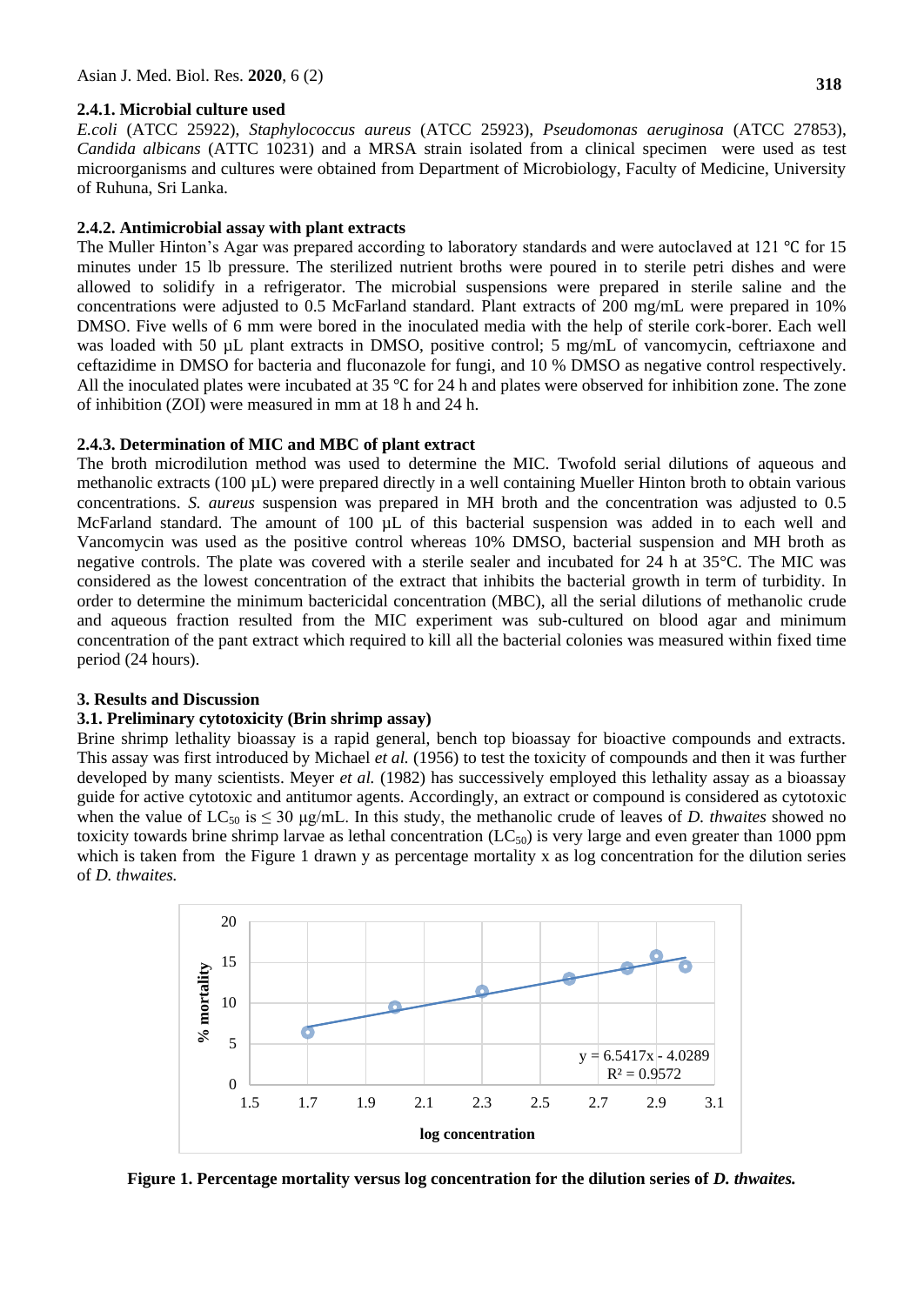# **3.2. Antimicrobial Activity**

In the preliminary screening, the methanolic crude and the four solvent extracts were tested against gram positive and negative bacteria and the common fungal strain; *C. albicans.* This study showed that all the extracts are inhibitory towards gram positive *S. aureus* while a significant antibacterial activity with respect to vancomycin positive control was shown by the methanolic crude and aqueous extract.

However at the same time it is noteworthy that any of the extracts did not show any inhibition towards the gram negative strains and fungal strain tested. The inhibitory zone diameters were measured after 18 h and 24 h of incubation and are summarized in Table 1.

**Table 1. Diameters of inhibition zones for solvent extracts against** *S. aureus* **ATTC reference strain with 5 mg/mL vancomycin positive control (mm).**

| S. aureus                  |         |               |         |             |                         |         |         |                |
|----------------------------|---------|---------------|---------|-------------|-------------------------|---------|---------|----------------|
| <b>Extract/Control</b>     |         | After 18 h/mm |         | <b>Mean</b> | After 24 h $/\text{mm}$ |         |         | <b>Mean</b>    |
|                            | Trial 1 | Trial 2       | Trial 3 | /mm         | Trial 1                 | Trial 2 | Trial 3 | $/\mathbf{mm}$ |
| Methanolic crude           | 19      | 18            | 18      | 18.3        | 20                      | 19      | 19      | 19.3           |
| Hexane fraction            | 12      | 12            | 12      | 12          | 13                      | 13      | 13      | 13             |
| CHCl <sub>3</sub> fraction | 14      | 14            | 14      | 14          | 14                      | 14      | 14      | 14             |
| Ethyl acetate fraction     | 14      | 14            | 14      | 14          | 14                      | 14      | 14      | 14             |
| Aqueous fraction           | 18      | 18            | 16      | 17.3        | 18                      | 18      | 16      | 17.3           |
| Vancomycin                 | 24      |               |         |             | 24                      |         |         |                |
| 10% DMSO                   |         |               |         |             |                         |         |         |                |

Further, inhibitory action of methanolic crude and aqueous crude were tested against clinically isolated MRSA along with vancomycin as the positive control. Surprisingly a significant inhibition was observed at 18h and 24h as given in the summary of diameter measurements in Table 2.

|  | Table 2. Diameters zones of inhibition for solvent extracts against MRSA clinical isolate (mm). |  |  |  |  |
|--|-------------------------------------------------------------------------------------------------|--|--|--|--|
|--|-------------------------------------------------------------------------------------------------|--|--|--|--|

| MRSA-zone of inhibition (ZOI) in nm |                       |         |         |                         |         |         |             |      |
|-------------------------------------|-----------------------|---------|---------|-------------------------|---------|---------|-------------|------|
| <b>Extract</b>                      | After 18 h/mm<br>Mean |         |         | After 24 h $/\text{mm}$ |         |         | <b>Mean</b> |      |
|                                     | Trial 1 1             | Trial 2 | Trial 3 | /mm                     | Trial 1 | Trial 2 | Trial 3     | /mm  |
| Methanolic crude                    | 16                    |         | 16      | 16.3                    | 16      | 17      |             | 16.3 |
| Aqueous fraction                    |                       |         |         | 17                      |         | 17      | 17          |      |
| Vancomycin                          | 25                    |         |         |                         | 25      |         |             |      |
| 10 % DMSO                           |                       |         |         |                         |         |         |             |      |

## **3.3. Results of MIC and MBC determination**

The effectiveness of the extracts in tested bacterial strains was determined by measuring the minimum inhibitory concentration (MIC) which was done by lowering the concentration of anti-bacterial agent/ plant extract on inhibition of bacterial growth. MIC was performed for only the organisms, *S. aureus,* which showed a zone of highest inhibition with aqueous and methanolic extracts of leaves in the antimicrobial assay by agar well diffusion method. In this study, MIC value of 6.25 mg/mL was observed for both methanolic crude and the aqueous extract**.** While the MIC value of vancomycin, a positive control was recorded to be less than 0.78 mg/mL. The minimum bactericidal concentration (MBC) is termed as the lowest concentration of antibacterial agent / plant extract required to kill all the bacterial colonies within fixed time period, and study showed that the concentration of 100 mg/mL of both aqueous and methanolic extracts to be the complete killing of bacterium whereas lesser the concentration more colonies occurred. Therefore, MBC value is reported as 100 mg/mL for both aqueous and methanolic extracts of *D. thwaites.*

## **4. Conclusions**

The study confirmed that the leaf extracts of *D. thwaites* can be used as a potential anti-bacterial candidate against *S. aureus* and especially for MRSA infections which is world-wide health concern. The leaves have no significant antifungal action and no cytotoxicity. The minimum inhibitory concentration (MIC) for both aqueous and methanolic extract of leaves against *S. aureus* is 6.25 mg/mL whereas minimum bactericidal concentration (MBC) of leaves against *S. aureus* is100 mg/mL. This study has provided a scientific validation for the use of leaves of *D. thwaites* in antimicrobial purposes in Sri Lankan indigenous medicine. As further advancement,